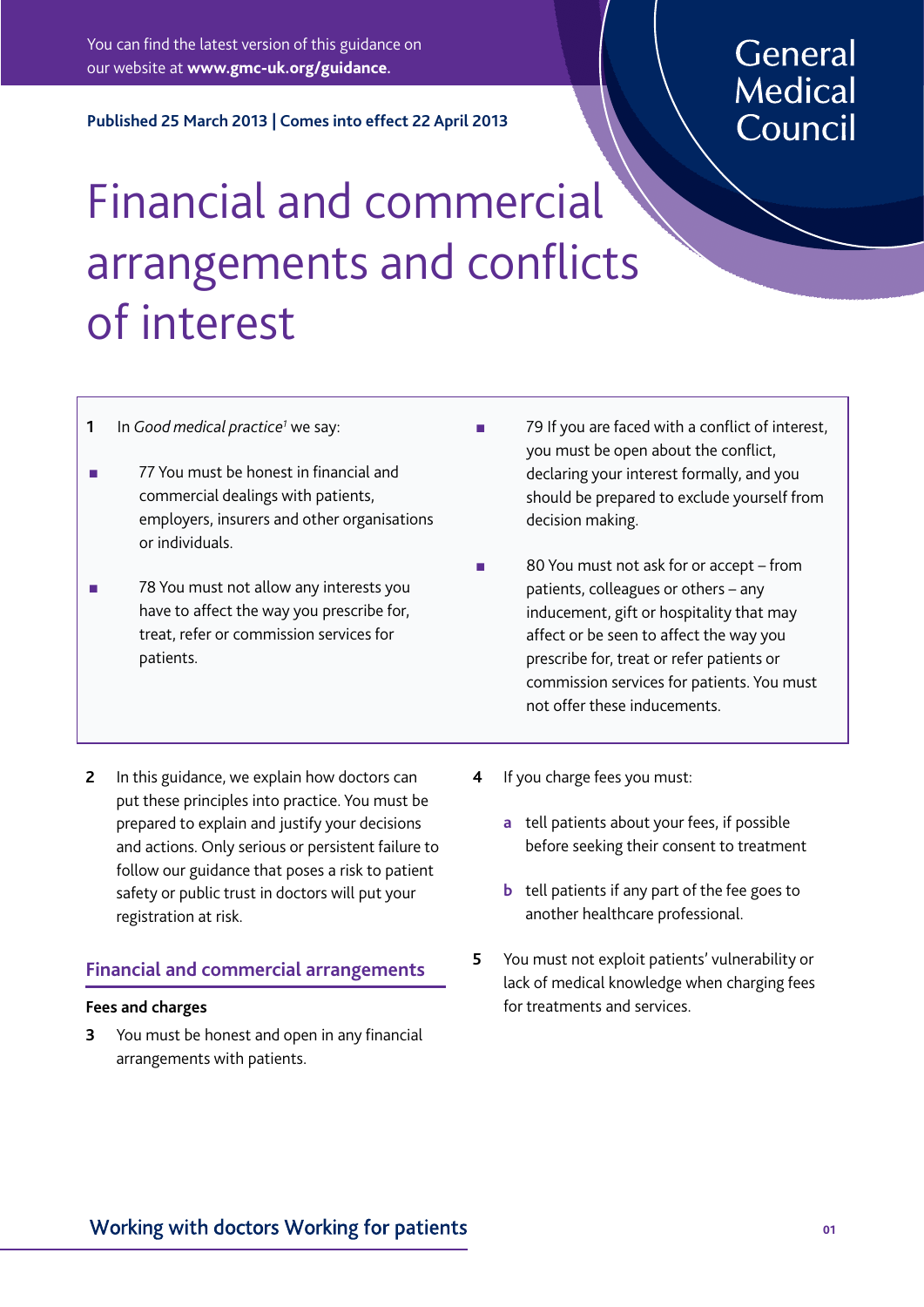#### **Gifts, bequests and donations**

- **6** You must not encourage patients to give, lend or bequeath money or gifts that will directly or indirectly benefit you.
- **7** You may accept unsolicited gifts from patients or their relatives provided:
	- **a** this does not affect, or appear to affect, the way you prescribe for, advise, treat, refer, or commission services for patients
	- **b** you have not used your influence to pressurise or persuade patients or their relatives to offer you gifts.<sup>2</sup>
- **8** However, if you receive a gift or bequest from a patient or their relative, you should consider the potential damage this could cause to your patients' trust in you and the public's trust in the profession. You should refuse gifts or bequests where they could be perceived as an abuse of trust.
- **9** You must not put pressure on patients or their families to make donations to other people or organisations.

# **Conficts of interest**

- **10** Trust between you and your patients is essential to maintaining effective professional relationships, and your conduct must justify your patients' trust in you and the public's trust in the profession. Trust may be damaged if your interests affect, or are seen to affect, your professional judgement. Conficts of interest may arise in a range of situations. They are not confined to financial interests, and may also include other personal interests.
- **11** Conficts of interest are not always avoidable, and whether a particular confict creates a serious concern will depend on the circumstances and what steps have been taken

to mitigate the risks, for example, by following established procedures for declaring and managing a confict.

- **12** You should:
	- **a** use your professional judgement to identify when conflicts of interest arise
	- **b** avoid conflicts of interest wherever possible
	- **c** declare any confict to anyone affected, formally and as early as possible, in line with the policies of your employer or the organisation contracting your services
	- **d** get advice about the implications of any potential conflict of interest
	- **e** make sure that the confict does not affect your decisions about patient care.
- **13** If you are in doubt about whether there is a confict of interest, act as though there is.

#### **Decisions about patient care**

- **14** If you, or someone close to you, or your employer, has a financial or commercial interest in an organisation providing healthcare such as:
- **n** a pharmaceutical or medical devices company
	- $\blacksquare$  a nursing or care home
	- **n** a pharmacy or dispensary

you must not allow that interest to affect the way you prescribe for, advise, treat, refer or commission services for patients. You must be open and honest with your patients about any such interests that could be seen to affect the way you prescribe for, advise, treat, refer or commission services for them.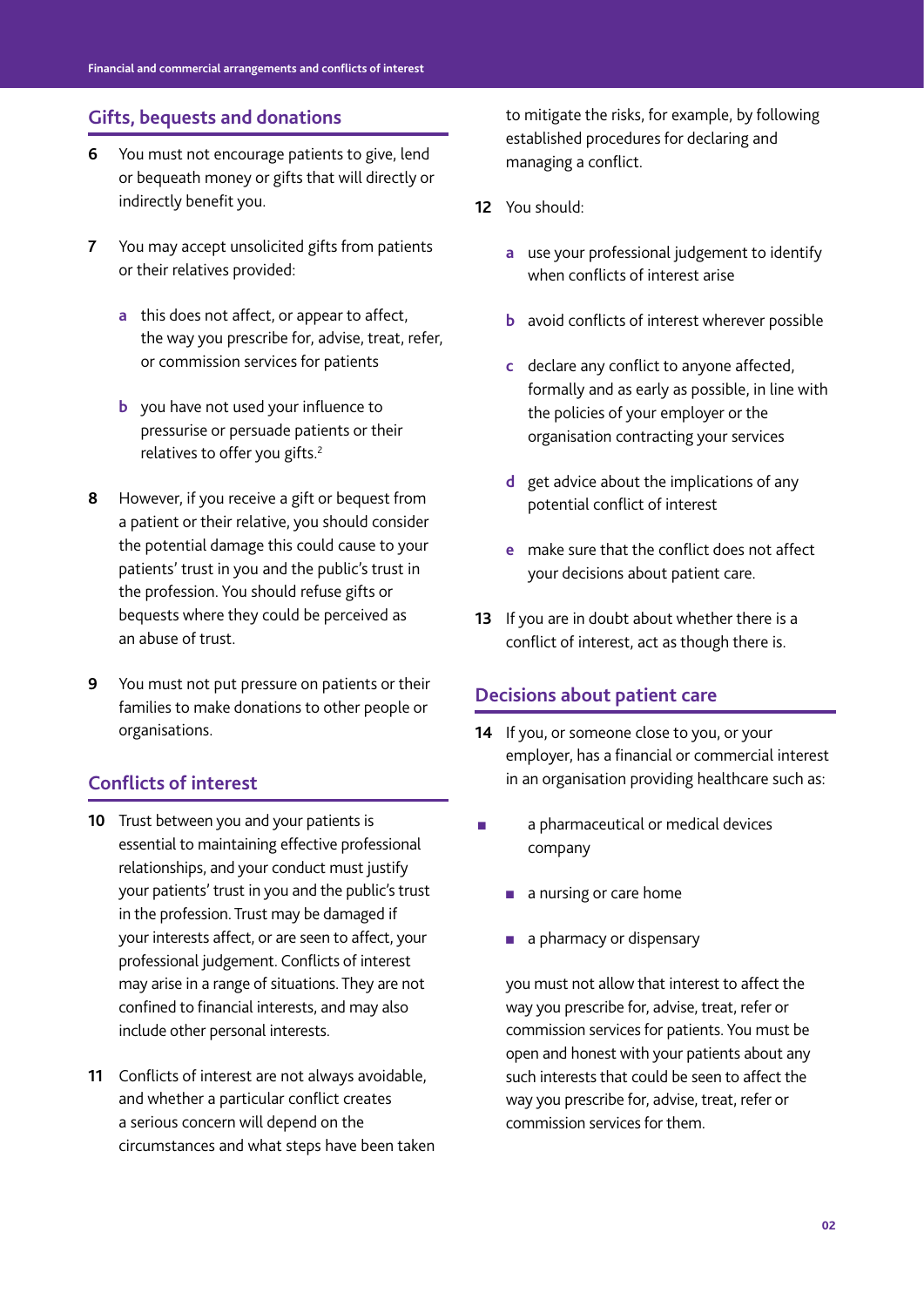- **15** You must not try to infuence patients' choice of healthcare services to benefit you, someone close to you, or your employer. If your organisation dispenses medicines, you must not allow your financial or commercial interests to affect the way you prescribe.
- **16** You must not ask for or accept any inducement, gift or hospitality that may affect or be seen to affect the way you prescribe for, advise, treat refer or commission services for patients. You must not offer such inducements to colleagues.<sup>3</sup>
- **17** If you plan to refer a patient for investigation, treatment or care at an organisation in which you have a financial or commercial interest, you must tell the patient about that interest and make a note of this in the patient's medical record.
- **18** Where there is an unavoidable confict of interest about the care of a particular patient, you should record this in the patient's medical record.

#### **Commissioning services**

- **19** The commissioning of services in the NHS can lead to conficts of interest for the individual doctors involved. If you have responsibility for, or are involved in, commissioning services, you must:
	- **a** satisfy yourself that all decisions made are fair, transparent and comply with the law
	- **b** keep up to date with and follow the guidance and codes of practice<sup>4</sup> that govern the commissioning of services where you work
	- **c** formally declare any financial interest that you, or someone close to you, or your employer has in a provider company, in accordance with the governance arrangements in the jurisdiction where you work
	- **d** take steps to manage any conflict between your duties as a doctor and your commissioning responsibilities, for example by excluding yourself from the decision making process and any subsequent monitoring arrangements.

#### **Incentives and inducements**

#### **Target payments and health service fnancial incentives**

- **20** Preventative health measures, such as immunisation of children and screening for cervical cancer, have clear benefits for both individual patients and society, as do health monitoring schemes such as those encouraged through the Quality and Outcomes Framework. Target payments are used to encourage general practitioners to increase the number of patients involved. Although you may wish to recommend treatments and invite patients to participate in assessments, you must not put pressure on patients to participate because of the financial benefits for you.
- **21** Health service financial incentives and similar schemes to improve the cost-effective use of medicines have a legitimate role to play in helping to make good use of available resources. Such schemes can also benefit the wider community of patients. But you must consider the safety and needs of the individual patient for whom you prescribe. In particular, you should do the following.
	- **a** Consider the benefts and risks to the patient whenever you consider changing the patient's medicine for reasons of cost. One risk, for example, is that patients' adherence to medicines can be harmed by frequent switching.
	- **b** Inform patients before changing a medicine and tell them how the medicine should be taken.
	- **c** Consider what information, explanation and support a patient may need if a new suspected side effect of their medicine is found.
- **22** You should follow clinical guidelines and raise concerns<sup>5</sup> if you have good reason to think that patient safety is or may be seriously compromised by financial incentives and similar schemes.